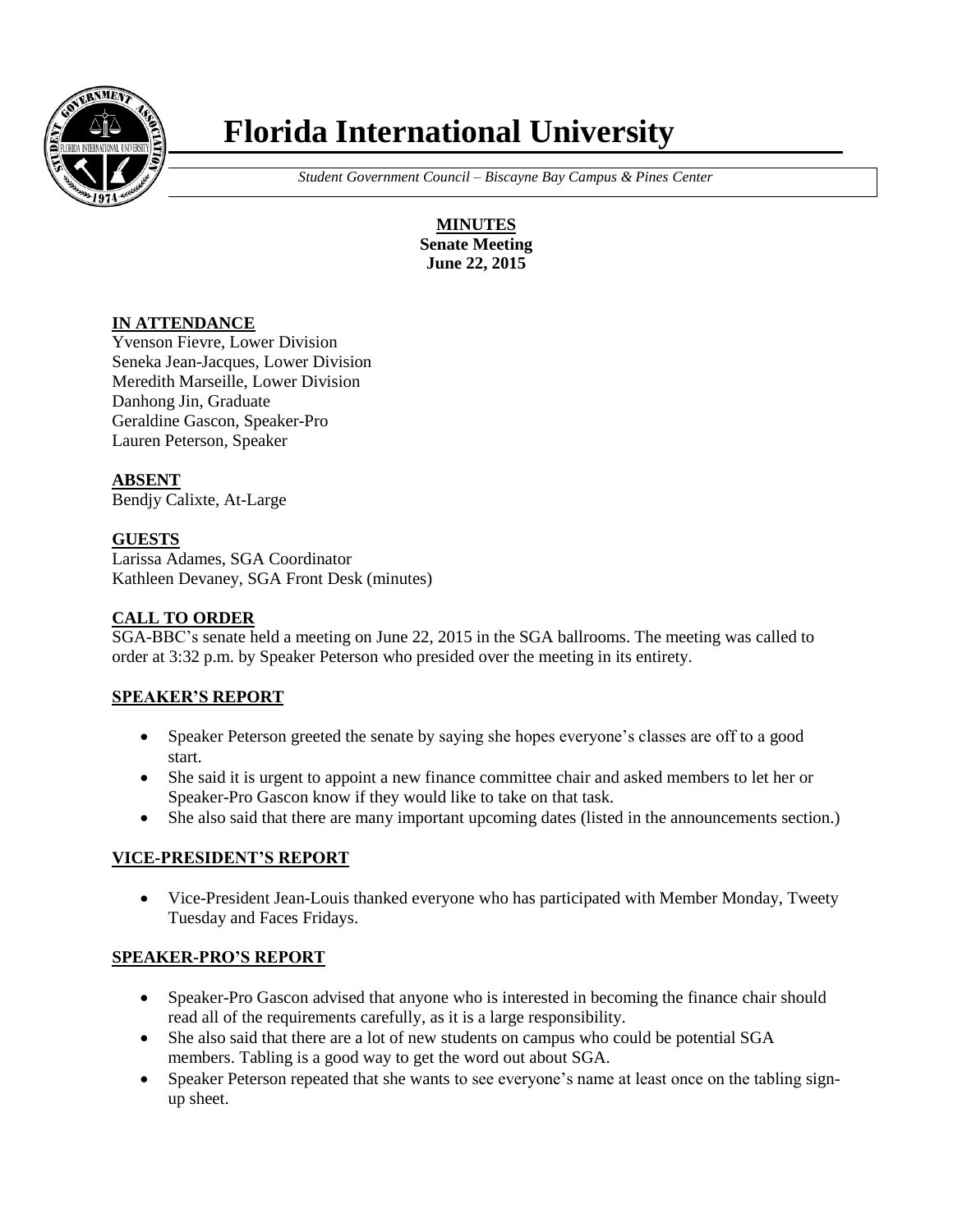# **ADVISOR'S REPORT**

- Ms. Adames said that Adam Bernstein was able to make many updates to SGA's social media this week: the Instagram link works on the website and the Twitter handle has been updated. Kathleen Devaney has requested to combine the two Facebook fan pages into one page to ultimately increase the amount of likes.
- Ms. Adames asked members to please take the Homecoming survey and to also turn in their
- Member Info sheets so that members can receive their two council shirts once the short sleeves arrive.
- She also said that the Freshman Convocation is Aug. 23 and that SGA BBC members should show presence there tabling to recruit future members for the council.
- She said that the SGA Kickoff will be upcoming on July 29 and members might be asked be a part of a video or to do presentations.
- Finally, she said that SGA sponsors shirts for departments and schools on campus. Volunteers will be needed to deliver the shirts to the different offices.

## **NEW BUSINESS**

- 1. **Faces Friday Discussion – Social Media Plan**
	- Senator Jean-Jacques suggested that the official name will be "FIU Faces Friday." The rest of the senate agreed. Additionally, council members agreed to email Marcy FIU Faces Friday pictures and content to share on social media.
	- Speaker Peterson asked why the council doesn't share the FIU Faces Friday pictures on both Facebook and Instagram instead of only Facebook. Speaker-Pro Gascon explained that she thinks it's better to share different themes on each social media platform individually, so that it inspires students to follow all SGA accounts. That's why Member Mondays are only on Instagram as of now and why FIU Faces Friday is only on Facebook.
	- For the Member of the Week blurbs, Speaker Peterson said that she would like all senate members to submit a short bio to the google doc before July 6.
	- Vice-President Jean-Louis mentioned how the exec-board decided to integrate other councils into the Member Monday posts once the council runs out of SGA members to feature. Speaker Peterson asked for volunteers to go speak to the other campus councils about being featured on Member Mondays. The volunteers are as follows:
		- o Senator Jean-Jacques Panther Power
		- o Senator Marseille SPC
		- o Senator Fievre SOC

# **ANNOUNCEMENTS**

- Recruitment- Orientations on June 29, June 30, August 11, August 13, August 14
- Important Meeting Dates for Senators: June 22 (M) June 24 (W), July 6 (M) July 20 (M), July

29(W)

SGA Kick-off: July 29th